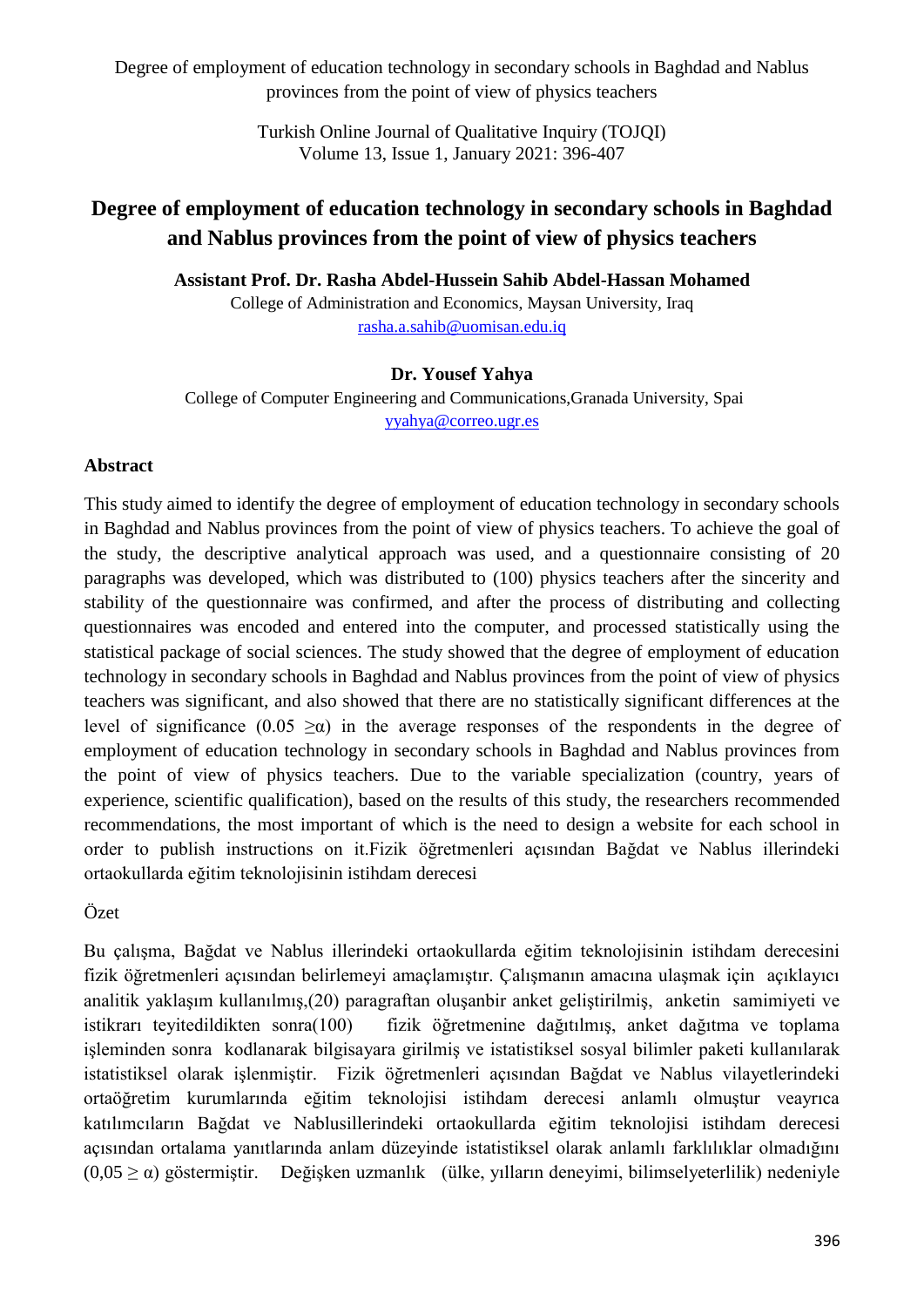ve bu çalışmanın sonuçlarına dayanarak, araştırmacı, en önemlisi tavsiyelerin, her okul için talimatları yayınlamak için bir web sitesi tasarlama ihtiyacı olduğunu tavsiye etti.

#### **Introduction to the study**

The world in general and the Arab community in particular face increasing and accelerating challenges as a result of rapid developments in various fields, particularly in the scientific and technological field witnessed by the world during the last quarter of the last century, which is expected to continue at a significant pace. This scientific and technical progress - which has dominated all aspects of life and which has accompanied the development of education, and the renewal of teaching methods and methods - has caused the machine to enter the field of education, where it has become a necessity after it was a kind of perfectionism and luxury, the importance of the stage of basic education in the educational ladder comes from being the first educational stages on which the process of child development depends to a large extent.

At this stage, the child acquires various behavioral skills and habits, and from different sources, where he is born surrounded by many media and communication, which has become provided with a huge amount of information, and therefore posed a challenge to the school because it has mobilized the finest experts and the best modern educational means, and has become the superiority of the school in many cases, and has to change the way it is taught traditional and take the means of modern education technology such as television, videos, cinema and computers, and cooperate with the media, Studies and research results have shown that education through teaching technology leads to increased attainment among learners, and the educational process has proved successful in many developed and developing countries that have used the means of education technology (Hasaean, 2008).

The employment of teaching technology innovations is an important and contemporary topic, and everyone has realized that the fate of nations depends on the creativity of their children, and the extent to which they challenge the problems and demands of change. Education occupies a prominent position within the framework of the community shift, and education is one of the most important pillars covered by the winds of change and renewal. And education technology is one of the educational sciences that has witnessed rapid growth and development in the modern era. Although this science in the concept of modern - as an entry point for the development of education, relatively recent science may return to its real beginning after world war II, but its roots extend back to the distant past, since man began to teach young people while trying hard to improve and improve this education, he used man Gravel in the count also used many materials that have the ability to convey learning and this is clearly shown in the effects of ancient civilizations such as ancient Egyptian civilization where ancient Egyptians used writing, statues and images as also shown in ancient Greek and Roman civilization, and the stages of the development of this science can be identified in three main stages: the stage of focusing on separate educational materials and the stage of focusing on number and machines and the stage of focusing on methods, methods and strategies, which is the stage that this concerns Research because it is this stage that has been interested in employing the innovations of education technology in terms of performance and interaction in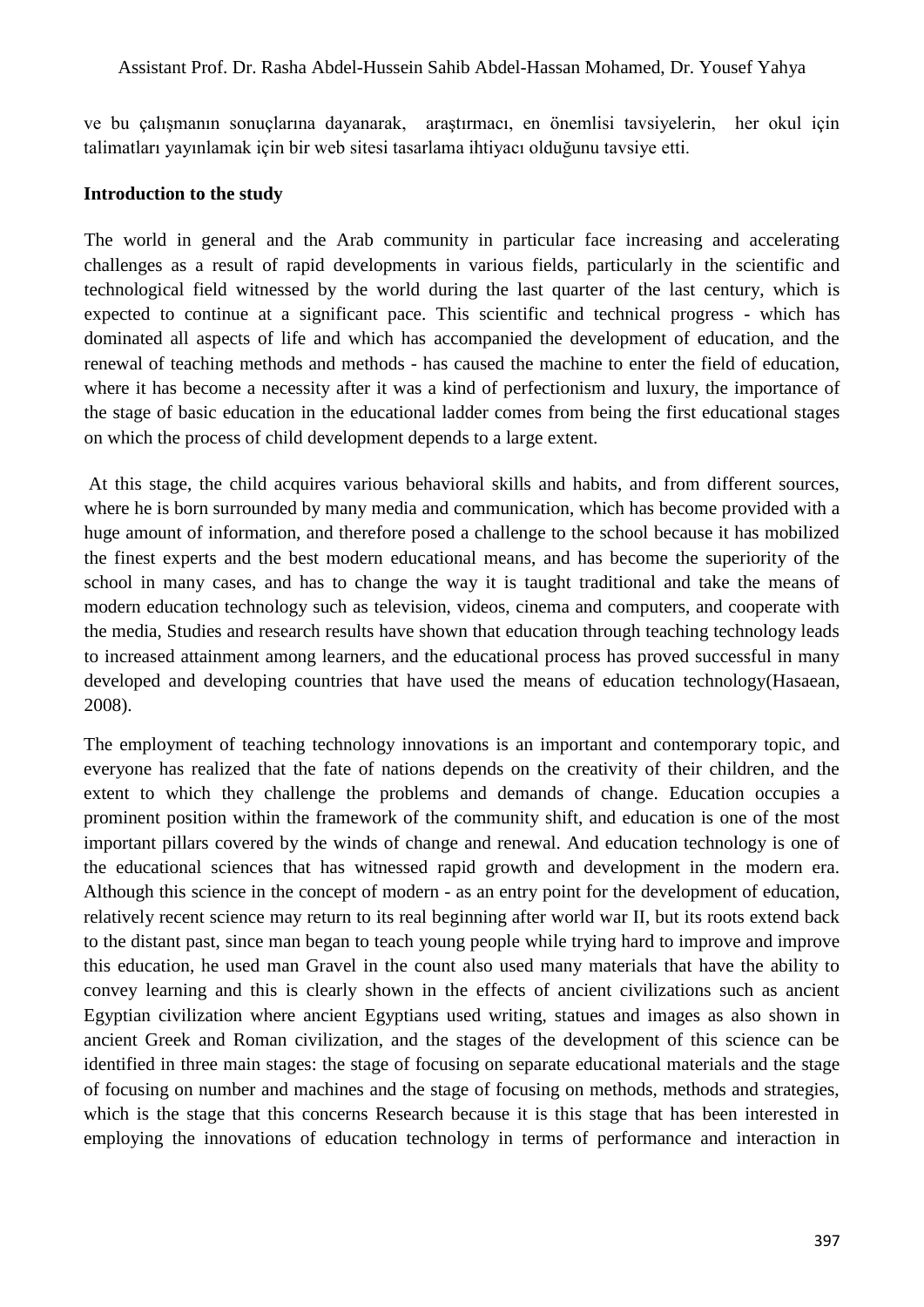education as the use of education technology in an effective way helps to solve many educational problems in general, and in the teaching of the basic stage in particular (Ghandour, 2008).

On the other hand, physics is one of the most important subjects taught by the student in school, and physics is known as science that studies basic concepts such as energy, power, time, material and movement, as this science aims to analyze nature and know how the universe works, and physics is one of the oldest sciences dealt with by man, where it is based on the formulation of knowledge in laws that explain cosmic phenomena, and predict things that may happen in the near future, Physicists rely on the scientific method to test the validity of physical theories by comparing the effects of theory with the conclusions drawn from the experiments that have been done, and physics is one of the materials that requires the teacher to have great experience in teaching it, in order to be able to communicatethe idea to his students quickly and easily(Al-Sa'adeh, 2019).

Given the importance of using technology in the effectiveness of the educational process and the role played by education technology in increasing the achievement of students and the importance of physics and its nature, the researcher decided that by conducting field head that aims to identify the degree of employment of education technology in secondary schools in Baghdad and Nablus provinces from the point of view of physics teachers.

### **Study problem:**

The problem of study crystallized when the researcher that through many readings on the subject of the subject of technology and what has a clear impact on the growth of the educational process and increase the educational achievement of students who learn about the method, where schools in otherworld, especially in Palestine and Iraq need to enrich them with electronic devices specialized in the field of education and in order to employ technology in it significantly Physics is one of the materials that needs to be explained and interpreted as it depends on understanding, it needs specialized strategies and therefore the problem of study may lie in answering the following questions:

- 1. What is the degree of employment of education technology in secondary schools in Baghdad and Nablus provinces from the point of view of physics teachers?
- 2. Do the views of the surveyors differ about the degree of employment of education technology in secondary schools in Baghdad and Nablus governorates from the point of view of physics teachers according to the country's variable?
- 1. Do the views of the students differ on the degree to which high school education technology is employed in Baghdad and Nablus provinces from the point of view of physics teachers? Depending on the variable of scientific qualification?
- 2. Do the views of the students differ on the degree to which high school education technology is employed in Baghdad and Nablus provinces from the point of view of physics teachers? Depending on the variable years of experience?

3.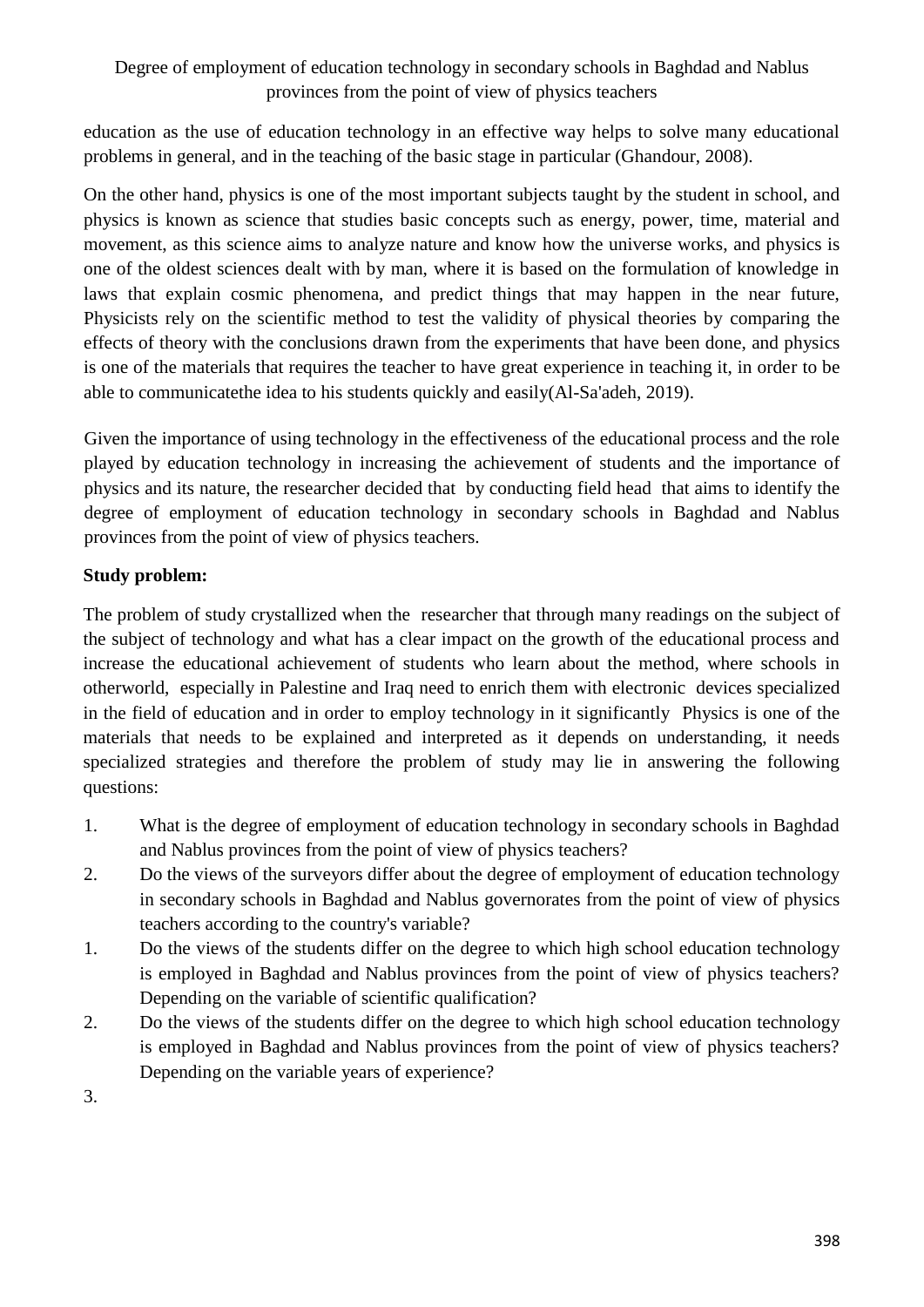# **Study objectives: This study aims to:**

- 1. Learn about the degree of employment of education technology in secondary schools in Baghdad and Nablus provinces from the point of view of physics teachers.
- 2. To know if there is a difference in the views of the respondents about the degree of employment of education technology in secondary schools in Baghdad and Nablus provinces from the point of view of physics teachers according to the country's variable.
- 3. To see if there is a difference in the views of the students about the degree of employment of high school education technology in Baghdad and Nablus provinces from the point of view of physics teachers. Depending on the variable of scientific qualification.
- 1. To see if there is a difference in the views of the students about the degree of employment of high school education technology in Baghdad and Nablus provinces from the point of view of physics teachers. Depending on the variable years of experience.

### **The importance of study**

The importance of the study lies in the:

- 1. This study is one of the most important studies that sheds light on the subject of the degree of employment of education technology in secondary schools in Baghdad and Nablus provinces from the point of view of physics teachers.
- 2. This study deals with the subject of education technology and deals with it with explanation and analysis and this helps the reader to fully understand the subject of education technology and the dimensions it seeks.
- 1. It will be a fertile study and benefit researchers in considering previous studies that are interested in the subject of teaching technology and teaching techniques in the teaching of physics.
- **2.** It is hoped that this study will benefit students and physicists in particular.
- 3. The study seeks to highlight the most important obstacles to the use of technology in the teaching of physics.
- **4.** Exit of the study with recommendations that benefit educational specialists and researchers as well as benefit them in conducting future studies

### **Study limits:**

#### **This study was limited to**

- 1. **Human Boundaries:** This study was conducted on a sample of physics teachers.
- 2. **Spatial** boundaries: This study was conducted in schools in Baghdad and Nablus.
- 3. **Temporal** boundaries: This study was conducted in the first semester of the2021-2022 school year.

#### **Study terms**

**Technology: Technology means applied scientific study and is an orderly applied approach to the** facts, concepts, principles and theories of various fields of life, transportation, education, etc. and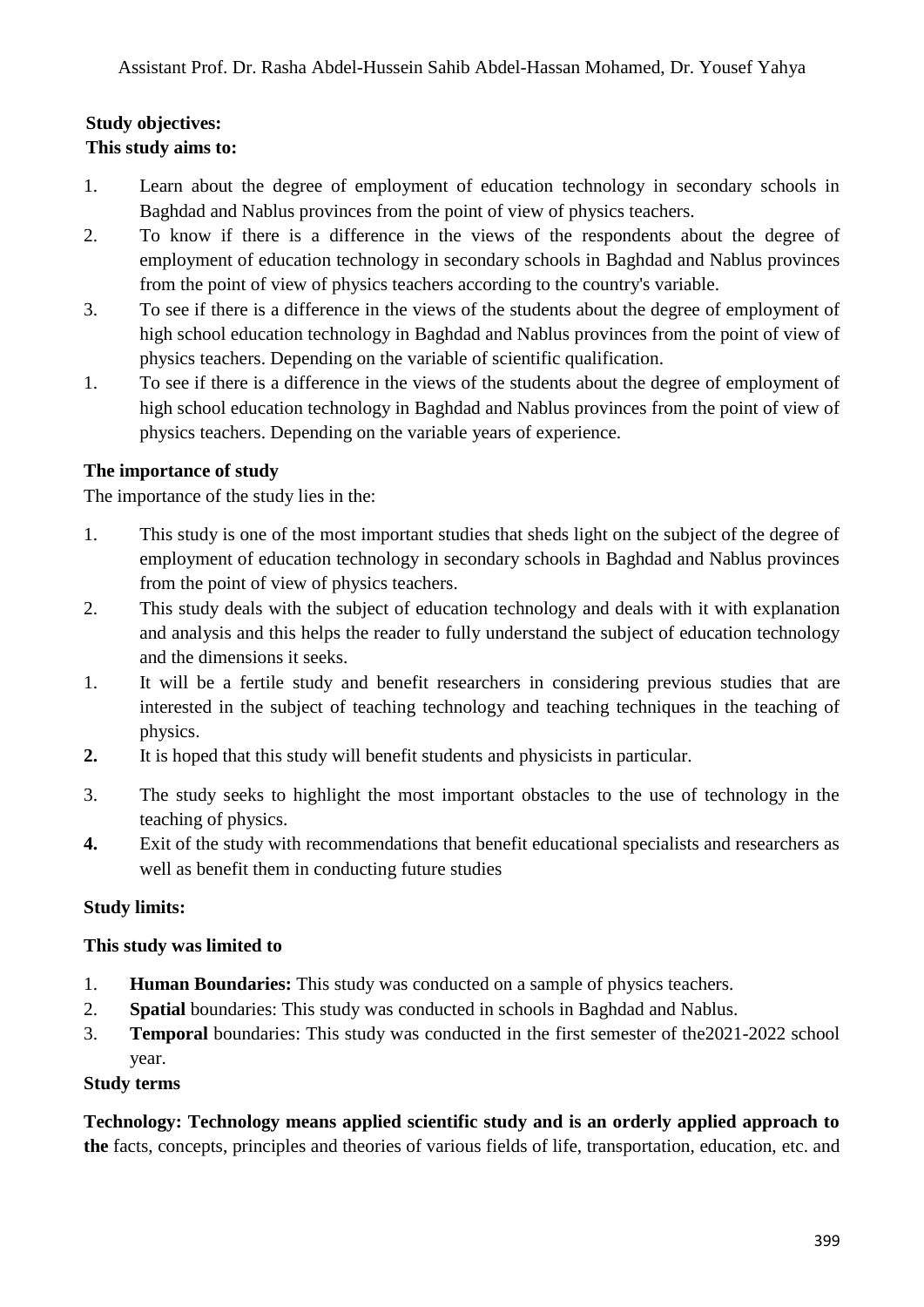uses the material and non-material possibilities to accomplish the desired work with a high degree of mastery (Shaq our, 2014).

**Instructional Technology** is a procedural aspect and a field of work through which ideas and principles are applied on which education technology is based and is an integrated system consisting of the following elements: human- machine - ideas and methods .... They are all within the same framework to achieve educational goals and effective learning and education events (Abu Al-Basel, 2012).

#### **Previous studies**

**The Study of Al-Gadhiya (2014) entitled** The extent to which IT and communication are **employed in** the teaching of Islamic education in Oman aimed at the current study to know the reality of employing female The researcher used the descriptive curriculum to suit the nature of this research, where she prepared a questionnaire formed from 20 paragraphs, and after confirming the sincerity and stability applied to a random sample of 222 teachers. In light of the results of the study, the researcher made a series of recommendations, the most important of which are: the need to implement appropriate workshops and training programs in order to give the teachers of peace education in the second episode in Oman the skills of employing and using IT applications in the teaching of Islamic education. It has also submitted a series of proposals for future studies.

**Shaq our Study (2012) entitled:** The reality of **employing technological innovations and the obstacles to this in schools in** the West Bank and Gaza Strip from the point of view of teachers aimed at determining the reality of the use of technological innovations in schools in the West Bank and Gaza Strip from the point of view of teachers, and the obstacles faced by teachers in their use, in addition to determining the impact of the region and the country And scientific qualification and years of experience and the type of school and its place on the reality of using technological innovations in Palestinian schools from the point of view of teachers. To achieve this, the study was conducted using the analytical descriptive curriculum in the 2011-2010 school year on a sample of 790 teachers, including 419 teachers and 371 teachers, and applied to it to measure the reality of the use of technological innovations and their constraints. The study reached the following results: the reality of the use of technological innovations in Palestinian schools from the point of view of teachers was moderate and by a percentage of 60.64%. The degree of barriers to the use of technology was highly related to the lack of adequate availability of devices, in addition to the inability to use the devices by teachers and teachers. There are differences in the reality of the use of technological innovations in Palestinian schools from the point of view of teachers according to the variables of the region and scientific qualification and years of experience and the type of school, while the differences were not statistically indicative depending on the variable of the country and the researcher recommended several recommendations, the most important of which are: the need to increase interest by the Ministry of Education and education in holding advanced courses for teachers on follow-up developments in the field of the use of education technology.

**Murad's study (2012)entitled: The** reality of the use of information technology and communication and the barriers to its use in teaching in teachers and teachers of the schools of education brigade **Al-Shaback** aimed to identify the extent to which a sample of teachers and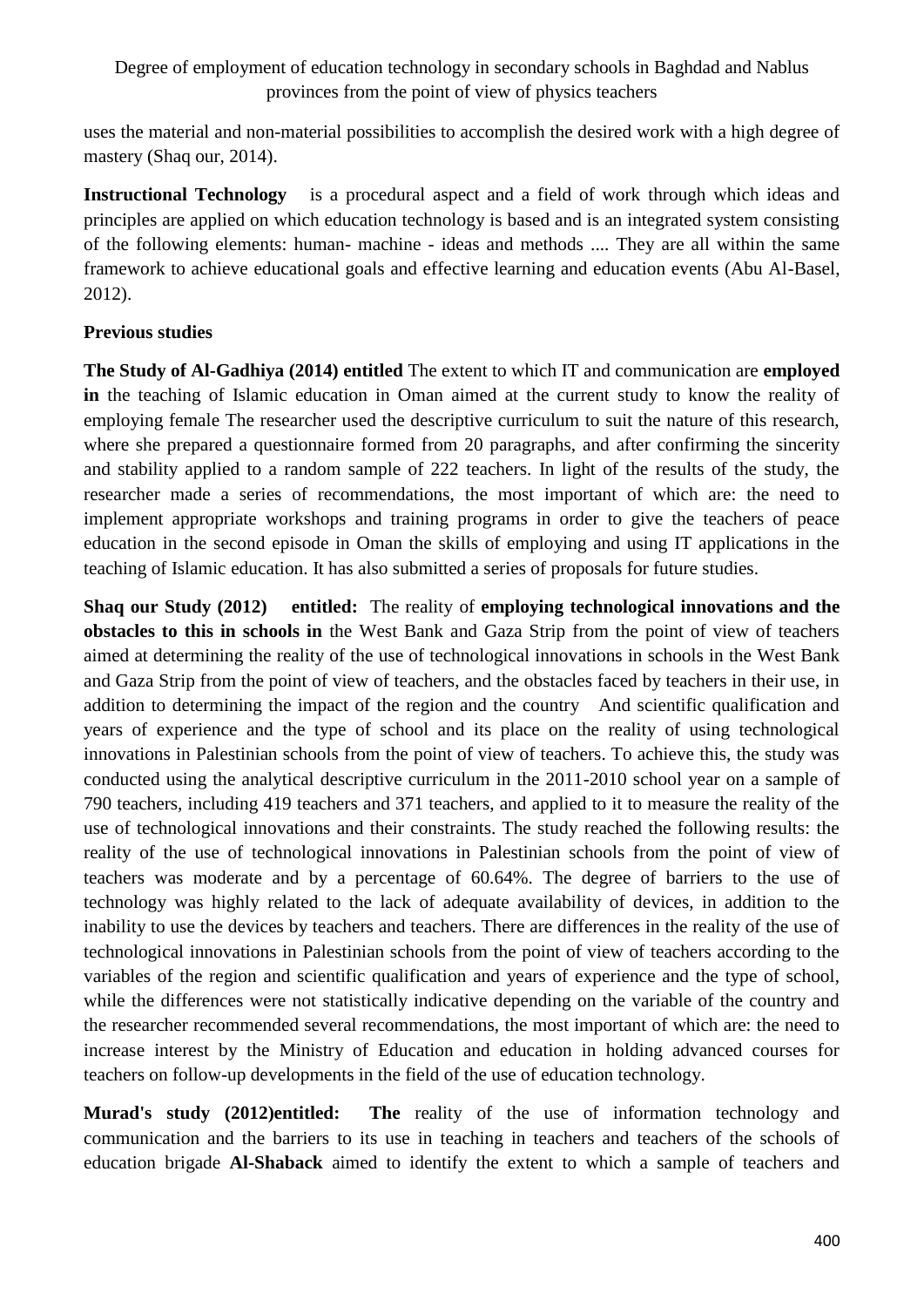teachers of the Director of Education and Education in the Shoba Brigade for applications and basic software of information technology and communication, and the extent to which they use and employ them in the subjects they study, as well as to identify the obstacles that prevent them from using them. To answer the study questions, the researcher designed, after reading educational literature, the study tool (questionnaire) where it was formed from 40 paragraphs as a tool for collecting data, where the tool was applied to a sample of 101 teachers randomly selected from the schools of the Directorate of Education and Education spread throughout the areas of the Shoba Brigade and used percentages, repetitions, calculation averages and standard deviations to analyze the data as the study used test (t) and Analysis of binary variability, in order to identify the average differences between the study groups. The results of the study showed that the majority of the individuals sample practiced different applications and software for information technology and communication adequately, but their use and employment for teaching purposes was low, as the results revealed some obstacles to their use of information technology and communication in teaching, the most important of which was the lack of the necessary equipment and infrastructure, some of which are related to poor training in how to employ information technology and communication in teaching. Based on the results, the study recommended some recommendations, the most important of which were: providing all the requirements of the educational environment necessary to implemented-learning strategies, training students and teachers in the use of computers, training in IT recruitment and communication in teaching.

### **Study methodology:**

In order to achieve the objectives of the study, the descriptive field approach, which is defined as a method of research, was used to explain the status quo of the phenomenon or problem by identifying its circumstances and dimensions and characterizing the relationships between them in order to conclude a thorough and integrated practical description of the phenomenon or problem based on the facts associated with it. (Al-Laylah, Abu Bakr, 2002, p.15).

### **Community and sample study:**

The draw society is one of all physics teachers selected from them a available sample the size of (110)teachers - and was distributed to them a questionnaire recovered from it (100)a questionnaire suitable for analysis and in what described the characteristics of the sample of the study according to its variables:

| Percentage      | <b>Number</b> | <b>Variable categories</b> | <b>Variable</b> |  |
|-----------------|---------------|----------------------------|-----------------|--|
| 50              | 50            | Baghdad                    | Country         |  |
| 50              | 50            | <b>Nablus</b>              |                 |  |
| 100             | 100           | <b>Total</b>               |                 |  |
| $\overline{32}$ | 32            | Less than 5 years.         | Years<br>of     |  |
| 18              | 18            | 5-10 years ago             | experience      |  |
| 22              | 22            | 11-15 years old            |                 |  |

#### **Table (1) Distribution of the sample of the study according to its variables**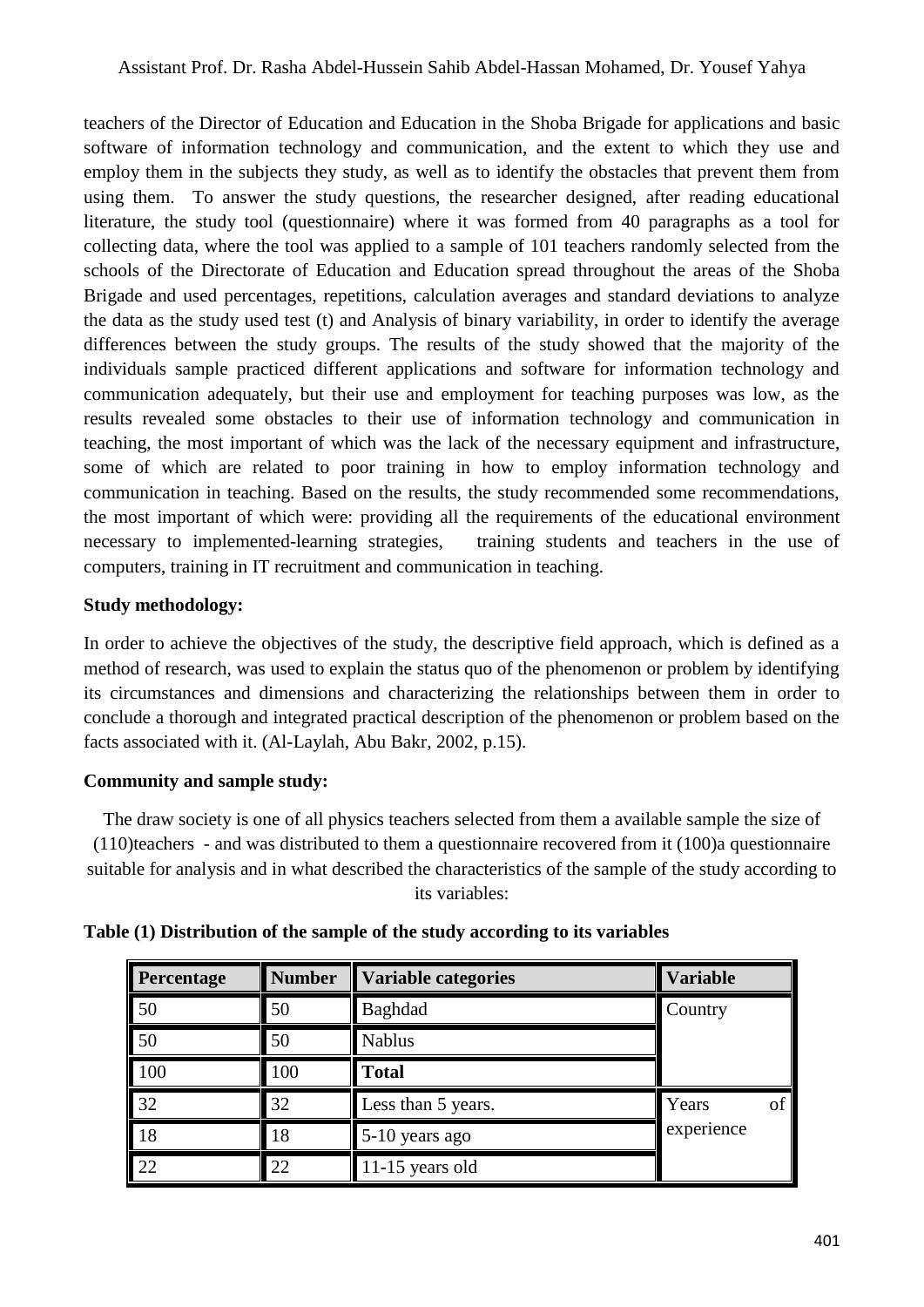| 28  | 28  | More than 15 years. |               |
|-----|-----|---------------------|---------------|
| 100 | 100 | <b>Total</b>        |               |
| 76  | 76  | <b>Bachelor</b>     | Scientific    |
| 24  | 24  | Master's Top        | qualification |
| 100 | 100 | <b>Total</b>        |               |

# **Study tool:**

The researcher prepared the study tool (questionnaire) after reviewing the literature of the study and previous studies related to the subject, and the questionnaire included two sections section I metadata, and the second section included data of the study variables where the number of paragraphs of the tool (20) paragraphs, designed on the basis of the five-dimensionally Scale, the paragraphs were built in appositive direction, and weights were given to paragraphs as follows: Strongly approved: five grades, ok: four degrees, neutral: three degrees and not ok: 2 degrees, not at all: one degree.

### **Believe the tool:**

The validity of the tool has been verified by presenting it to a group of arbitrators with competence and experience in the field of education and asked them to express an opinion on the paragraphs of the questionnaire by deleting, amending and proposing new paragraphs and appropriate tool for the subject of the study, and based on the observations of the arbitrators the study tool was modified to become its final component.

### **Tool stability:**

From the extraction of the stability factor, the researcher used the Alpha Kronbach equation, which reached the stability factor (0). 92)These values reached for stability transactions are appropriate and meet the purpose of study.

### **Statistical treatment:**

After collecting, coding and processing data in appropriate statistical ways, using the SPSS statistical program, the researcher used repetitions, arithmetic averages and standard deviations, the Kronbach Alpha equation, the single contrast analysis test, and the (t) test of two independent samples.

### **View results**

This study aims to identify the degree of use of education technology in secondary schools in Baghdad and Nablus provinces from the point of view of physics teachers. From the point of view of teachers and in order to achieve this, the researcher used a questionnaire consisting of (20) paragraphs filled out by a sample of (100) physics teachers, and to explain the results of the study, the researcher used that the following mathematical averages:

- 1. Less than 2.5 degrees applying a few
- 2. 2.5-3.5 medium application degrees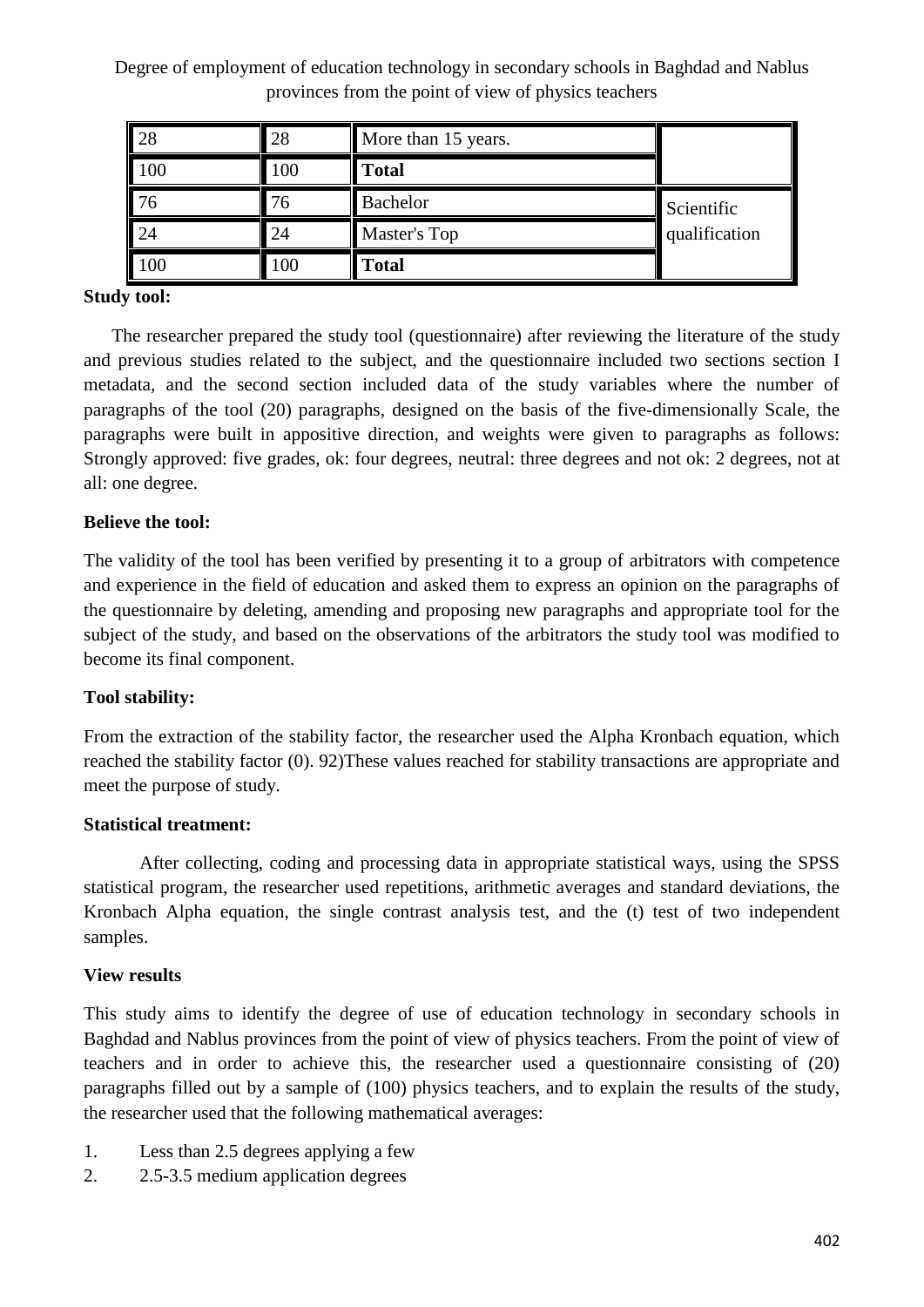# **3.** Greater than 3.5 degrees large application

# **First: Results on the main study question**

### **What is the degree of employment of education technology in secondary schools in Baghdad and Nablus provinces from the point of view of physics teachers?**

In order to answer this question, calculation averages and standard deviations were extracted for each paragraph of the instrument, and the following tables show this:

# **Table (2) Arithmetic averages and standard deviations for the degree of employment of high school education technology paragraphs in Baghdad and Nablus provinces from the point of view of physics teachers.**

| <b>Grade</b> | <b>Standard</b><br>deviation | <b>Arithmetic</b><br>average | Paragraphs                                                                 | Paragraphs<br>No. |
|--------------|------------------------------|------------------------------|----------------------------------------------------------------------------|-------------------|
| <b>Big</b>   | 0.554                        | 4.84                         | Computer-generated<br>physics<br>is<br>explained at school                 | 1.                |
| <b>Big</b>   | 0.909                        | 4.66                         | Lcd projector issued explain<br>physics                                    | 2.                |
| <b>Big</b>   | 0.963                        | 4.52                         | The school has an electronic room used<br>by physics teachers.             | $\overline{3}$ .  |
| <b>Big</b>   | 0.792                        | 4.28                         | This physics is explained by the design<br>of remote applications          | $\overline{4}$ .  |
| Big          | 0.850                        | 4.16                         | The teacher will use the zoom program<br>to explain the subject of physics | 5.                |
| <b>Big</b>   | 0.812                        | 3.96                         | The material of physics is displayed by<br>a sound recorder                | 6.                |
| Big          | 0.640                        | 3.95                         | Information is brought closer to the<br>ground electronically              | 7.                |
| <b>Big</b>   | 0.812                        | 3.89                         | Smart tools are used during the distance<br>physics class.                 | 8.                |
| <b>Big</b>   | 0.971                        | 3.88                         | Physics is explained by<br>electronic<br>educational means remotely        | 9.                |
| <b>Big</b>   | 0.971                        | 3.85                         | There is a data room at the school                                         | 10.               |
| <b>Big</b>   | 0.833                        | 3.82                         | Use sound recorders to review physics<br>lessons later                     | 11.               |
| <b>Big</b>   | 0.624                        | 3.80                         | Modern electronic liquid is used in the<br>explanation of physics          | 12.               |
| <b>Big</b>   | 0.523                        | 3.78                         | Mad physics is explained by recorded<br>videos                             | 13.               |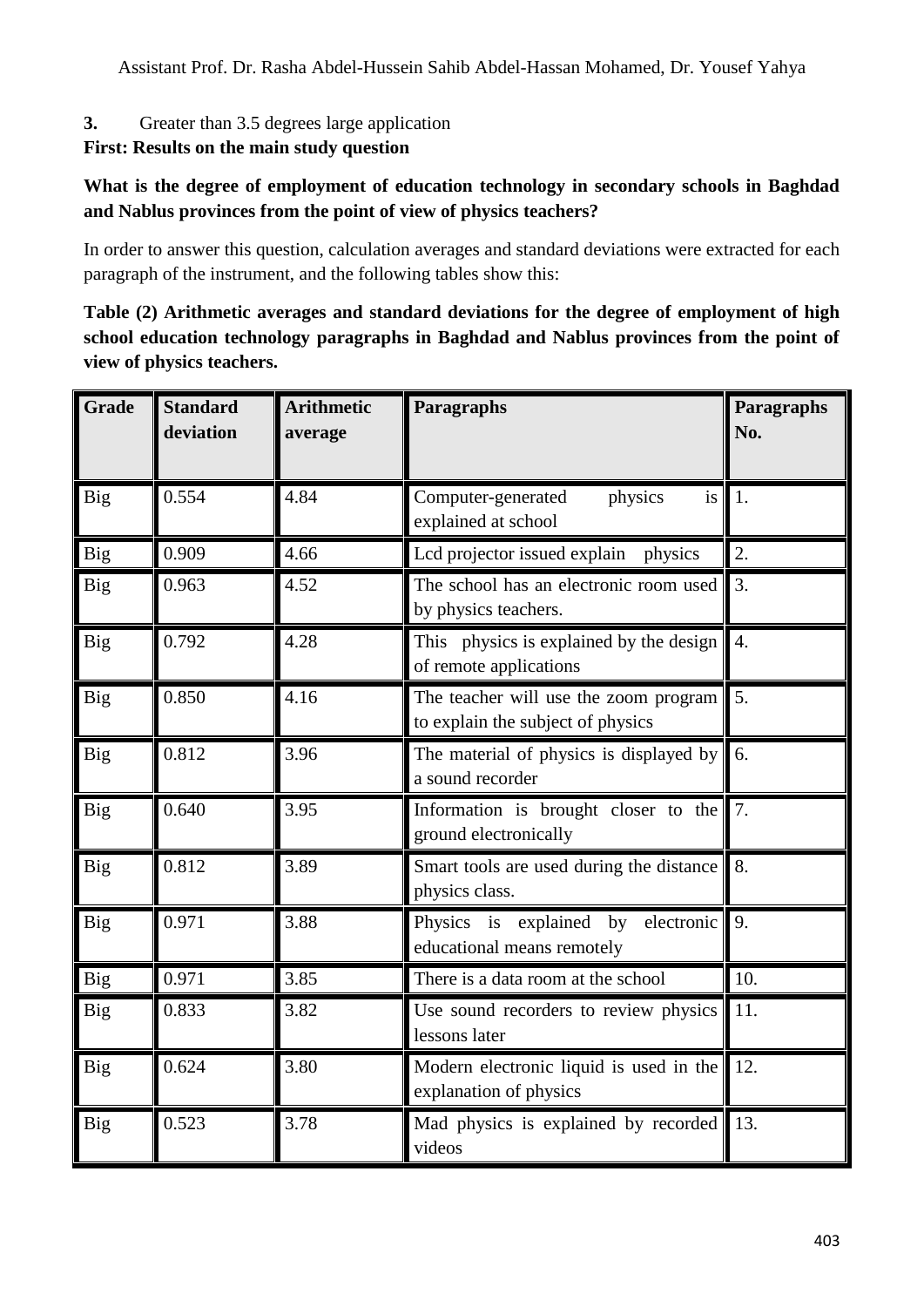| Few            | 0.663 | 2.24 | The material of physics is explained by<br>computer                                                  | $\blacksquare$ 14. |
|----------------|-------|------|------------------------------------------------------------------------------------------------------|--------------------|
| Few            | 0.759 | 1.92 | designing $\vert$ 15.<br>Physics is explained by<br>lessons on the Brizzi website                    |                    |
| Few            | 1.036 | 1.64 | The material of physics is explained by<br>smart blackboard and remotely                             | 16.                |
| Few            | 0.879 | 1.24 | There is an electron site for the school 17.<br>which instructions for physics<br>on<br>republished. |                    |
| Big            | 0.957 | 1.10 | Electronic devices are used to solve the 18.<br>home duties of physics                               |                    |
| Few            | 0.572 | 1.08 | Physics teachers send home duties to 19.<br>students by email                                        |                    |
| Few            | 0.862 | 1.08 | Distance physics exams are offered                                                                   | 20.                |
| Medium 0.31314 |       | 3.32 | <b>Total degree</b>                                                                                  |                    |

From the point of view of physics teachers, the degree of employment of secondary school education technology in Baghdad and Nablus provinces ranged from large to small, with calculation averages ranging from (4.84) to (1.08), and with regard to the overall degree of employment of high school education technology in Baghdad and Nablus provinces from the point of view of physics teachers. It was average, in the calculation average of 3.32, and this result indicates that the degree of factors is the degree of employment of education technology in secondary schools in Baghdad and Nablus provinces from the point of view of intermediate physics teachers.

**Question 2:** Are there **statistically significant differences at the level of significance (0.05**  $\geq \alpha$ **) in** the average responses of the **respondents in the** degree of employment of education technology in secondary schools in Baghdad and Nablus provinces from the point of view of **physics teachers. attributable to the country's change.**

In order to answer the question concerning the country's variable, I used the (t) test to denote the differences and the results were as follows:

# **Table (3)**

**Test (t) the degree of employment of high school education technology in Baghdad and Nablus provinces from the point of view of physics teachers. Depending on the change of**  country

| Level<br>significance | of $Value(t)$ Standard | deviation | Arithmetic Number genre<br>average |    |               | <b>Axis</b>    |
|-----------------------|------------------------|-----------|------------------------------------|----|---------------|----------------|
| 0.729                 | $0.351 -$              | 0.47675   | 3.3025                             | 50 | Baghdad       | <b>Country</b> |
|                       |                        | 0.59548   | 3.3467                             | 50 | <b>Nablus</b> |                |

\* (statistically d at the indication level **(0.05 = α)**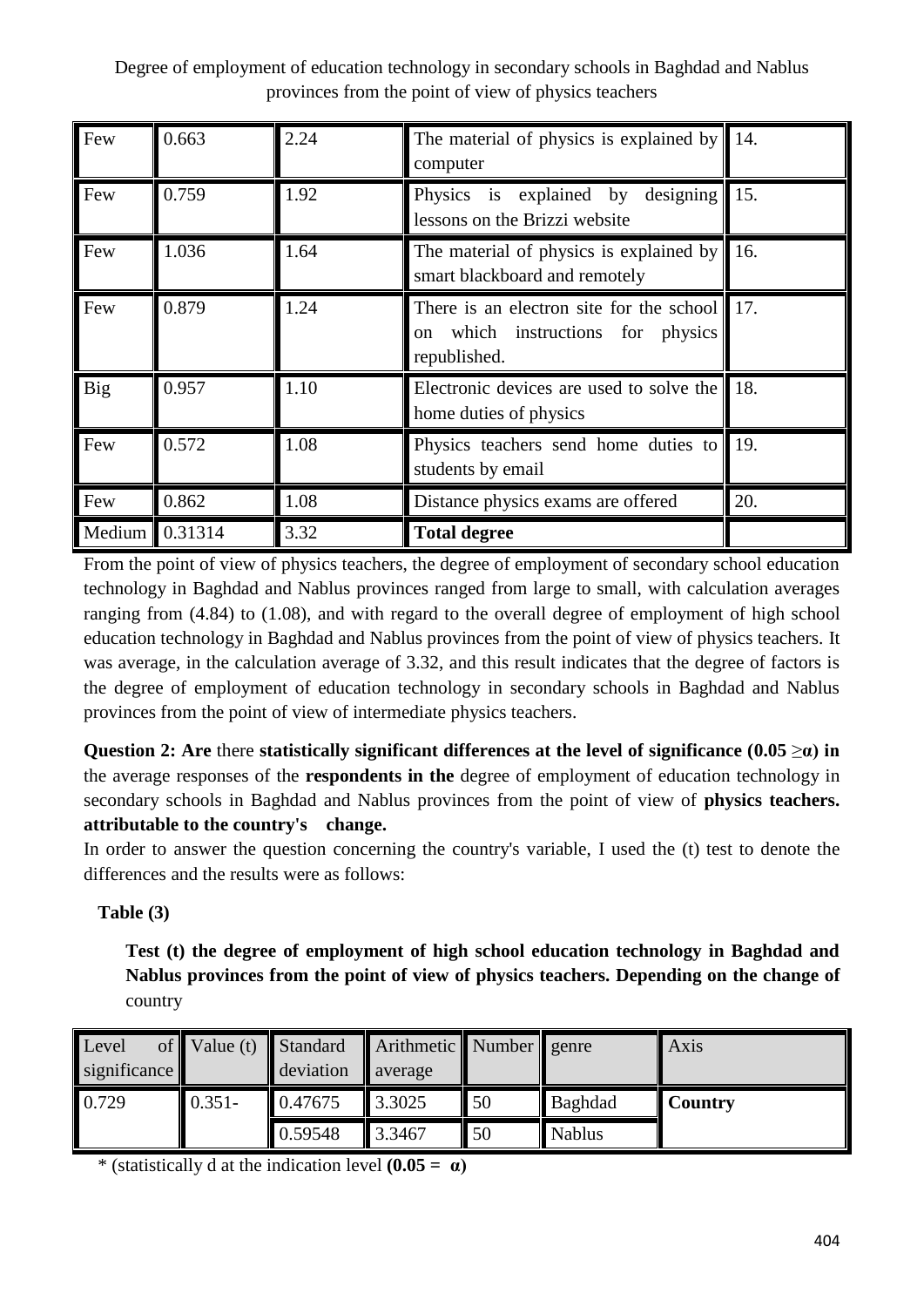It is noted from the data in the previous table that there are no statistically significant differences at the level of significance  $(0.05 \ge \alpha)$  in the average responses of the respondents in the degree of employment of education technology in secondary schools in Baghdad and Nablus provinces from the point of view of physics teachers. .

**The third question: Are there statistically significant differences at the level of significance (0.05**  $\geq \alpha$ **) in** the average responses of the **respondents in the** degree of employment of education technology in secondary schools in Baghdad and Nablus provinces from the point of view of **physics teachers** due to the **change** of the years of **ink**

In order to answer the question of the change in years of experience, I used the single contrast analysis test.

### **Table (4)**

**Analysis of the unilateral variation of the degree of employment of education technology in secondary schools in Baghdad and Nablus provinces from the point of view of physics teachers. Depending on the variable years of experience**

| Level<br>of <sup>1</sup><br>significance | Value<br>(P) | Average<br>squares | Degree<br>freedom | of Total<br>squares | Source<br>contrast | of Axis                   |
|------------------------------------------|--------------|--------------------|-------------------|---------------------|--------------------|---------------------------|
| 0.07                                     | 2.321        | 0.130              | 3                 | 0.391               | Between<br>groups  | of<br>Years<br>experience |
|                                          |              | 0.056              | 96                | 5.297               | Within<br>groups   |                           |
|                                          |              |                    | 99                | 5.687               | Total              |                           |

\* (D statistically at **the**  $\alpha$  indication level = (0.05)

It is noted from the data in the previous table that there are no statistically significant differences at the level of significance ( $\alpha$  =0.05) the degree of employment of education technology in secondary schools in Baghdad and Nablus provinces from the point of view of physics teachers. Due to the change of years of experience. 07)This value is greater than (0.05) and this result means accepting the zero hypothesis related to the variable years of experience, i.e. there is no difference in the degree of employment of education technology in secondary schools in Baghdad and Nablus provinces from the point of view of physics teachers. Depending on the variable years of experience.

**Question 4: There are no statistically significant differences at the level of significance (0.05 ≥α)in** the average responses of the **respondents in the** degree of employment of education technology in secondary schools in Baghdad and Nablus provinces from the point of view of **physics teachers** due to the **variable** of scientific **qualification**

In order to answer the question of the scientific qualification variable, it used the single contrast analysis test.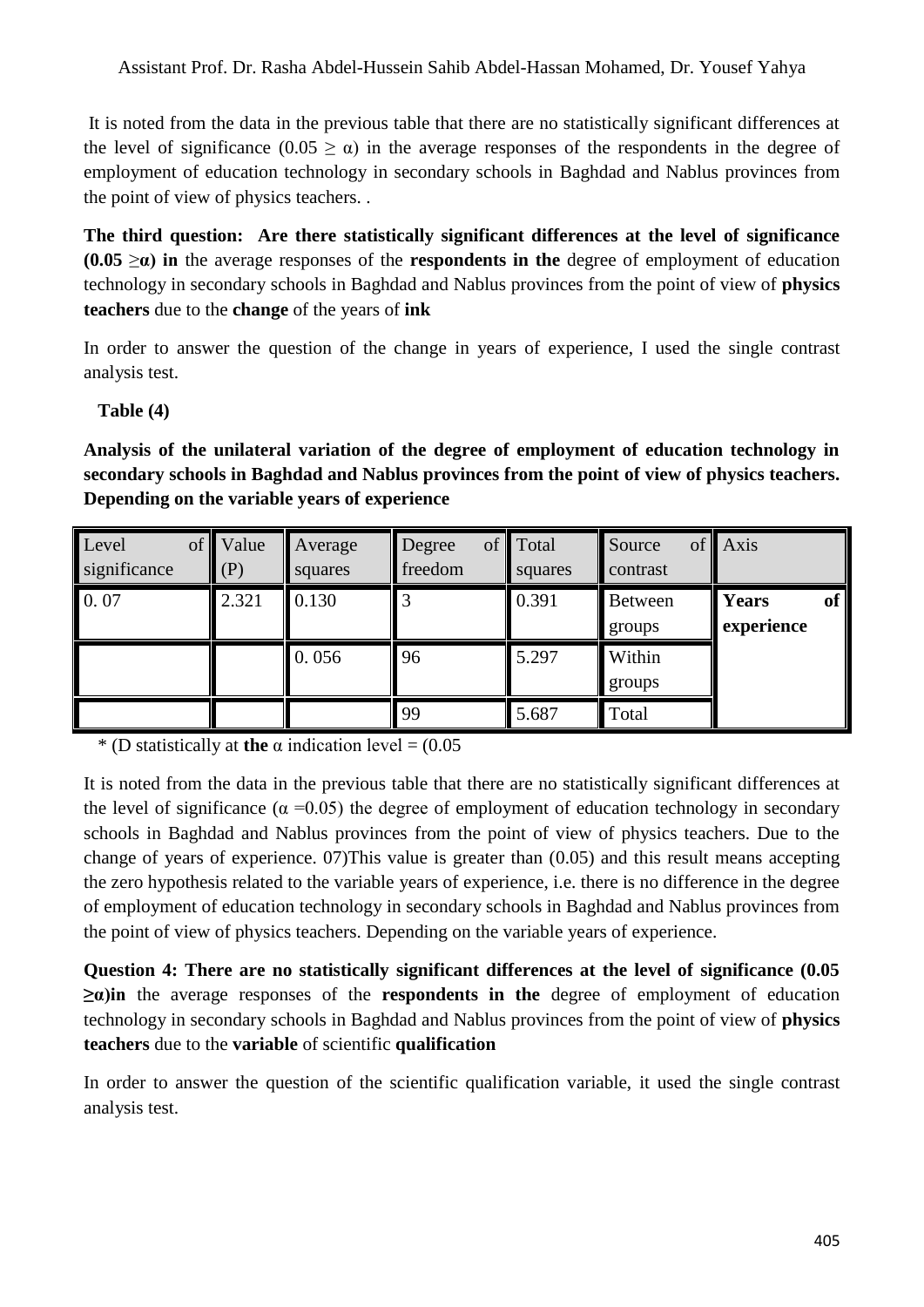# **Table (5)**

**Analysis of the unilateral variation of the degree of employment of education technology in secondary schools in Baghdad and Nablus provinces from the point of view of physics teachers. By Variable Scientific Qualification**

| Level<br>significance $(P)$ | of Value | Average<br>squares | Degree<br>of<br>freedom | Total squares | Source<br>contrast       | of Axis                     |
|-----------------------------|----------|--------------------|-------------------------|---------------|--------------------------|-----------------------------|
| 0.388                       | 1.598    | 0.251              |                         | 0.251         | <b>Between</b><br>groups | Scientific<br>qualification |
|                             |          | 0.157              | 98                      | 15.436        | Within<br>groups         |                             |
|                             |          |                    | 99                      | 5.687         | Total                    |                             |

 $*$  (D statistically at **the**  $\alpha$  indication level = (0.05)

According to the data in the previous table, there are no statistically significant differences at the level of significance  $(0.05 \ge \alpha)$  in the average responses of the respondents in the degree of employment of education technology in secondary schools in Baghdad and Nablus provinces from the point of view of physics teachers. Due to the variable of scientific qualification. The value of the level of significance(0.38)and this value is greater than(0.05)and this result means acceptance of the zero hypothesis related to the variable of scientific qualification, i.e. there is no difference in the degree of employment of education technology in secondary schools in Baghdad and Nablus provinces from the point of view of physics teachers. According to the variable of scientific qualification.

### **Recommendations**

# **Based on the results of the study, the researcher** came out **that** a number of **recommendations were as follows:**

- 1. The need to design a website for each school in order to publish instructions omit.
- 2. The need housemother electronic liquid in the explanation of the material of remote physics.
- 3. The need to use a variety of electronic teaching methods to explain the subject of physics.
- 4. The need to bring information closer to the ground- simulation-by computer when explaining the material of physics.
- 5. The need to work to employ education technology significantly in explaining the subject of physics.
- 6. The need to modify the infrastructure of schools so that physics teachers can use technology.
- 7. The need to conduct further studies on this subject and address variables and another study community.